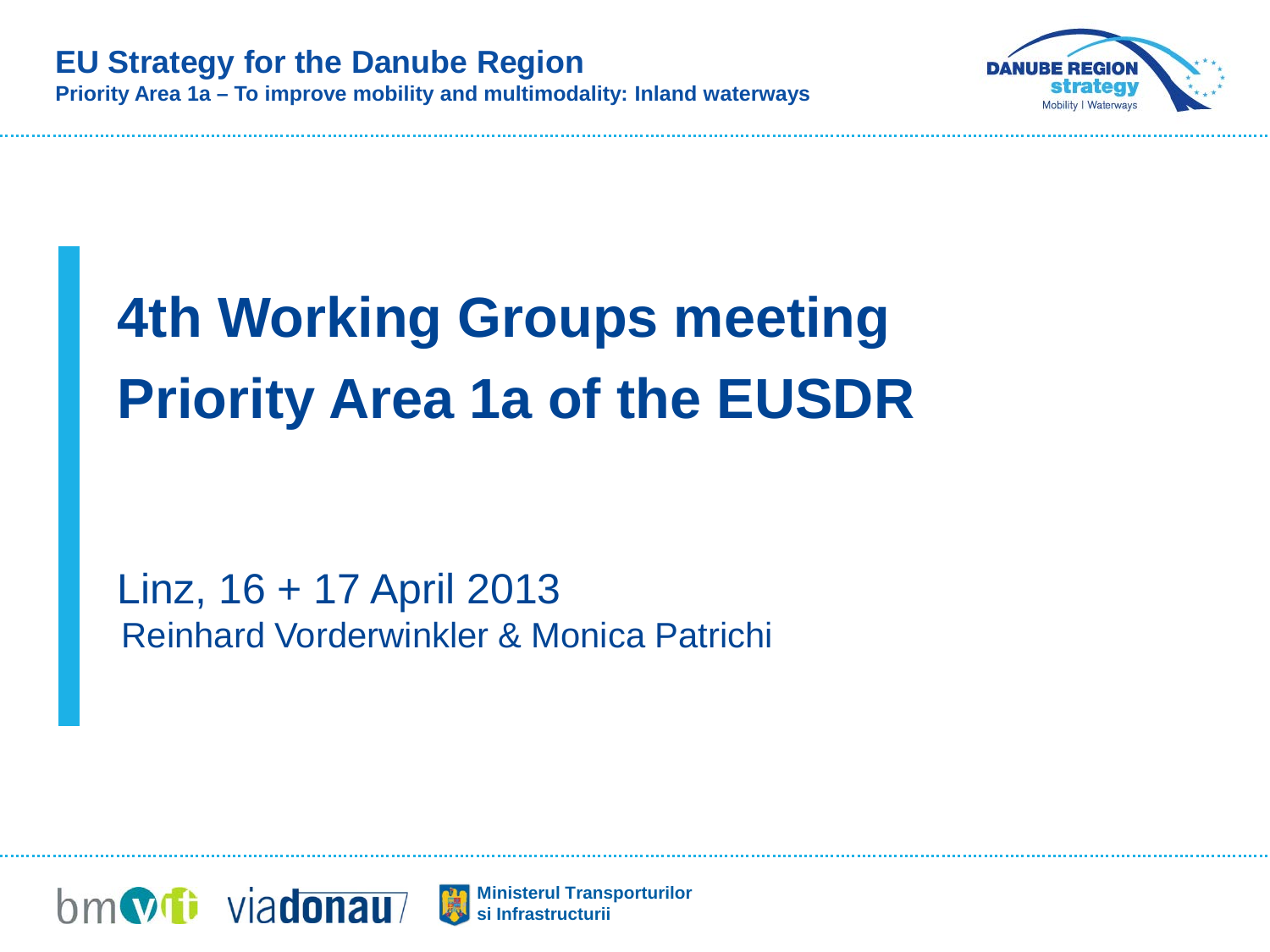

# **Status of the EU Strategy for the Danube Region**



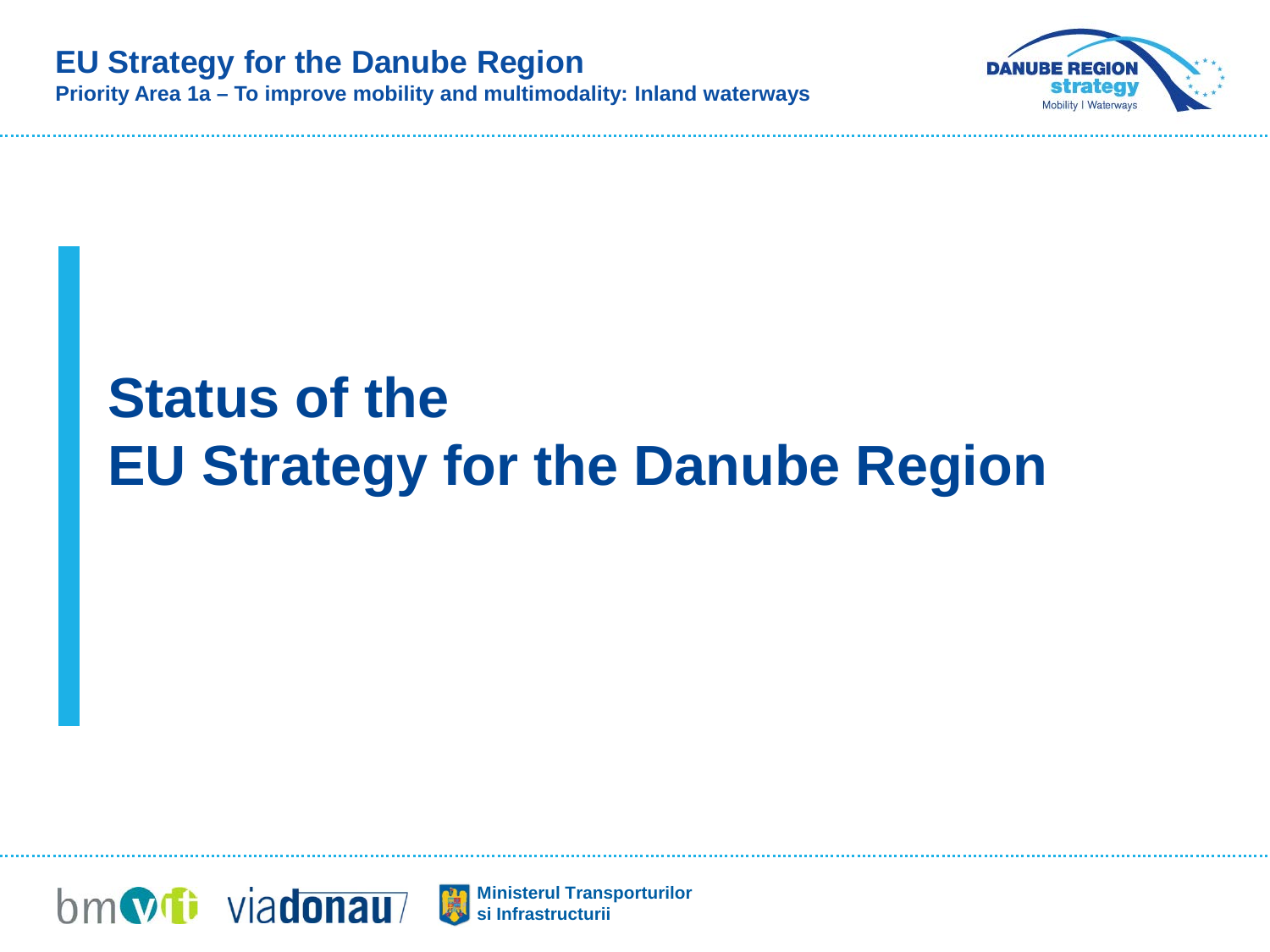

# **1st Progress Report of the European Commission**

- Published in April 2013
- Significant achievements are evident after 18 months of implementation: The EUSDR …
	- promotes concrete transnational **projects** with impacts on the Region
	- supports the **coordination** of different national and EU **policies and funds**, and paves the way for more coherence and better results, with more impact for 2014-2020
	- develops a wide-ranging **cooperation platform**, addressing challenges that have been identified as needing joint attention
	- highlights the **political importance** of the region, through strategic support at ministerial level





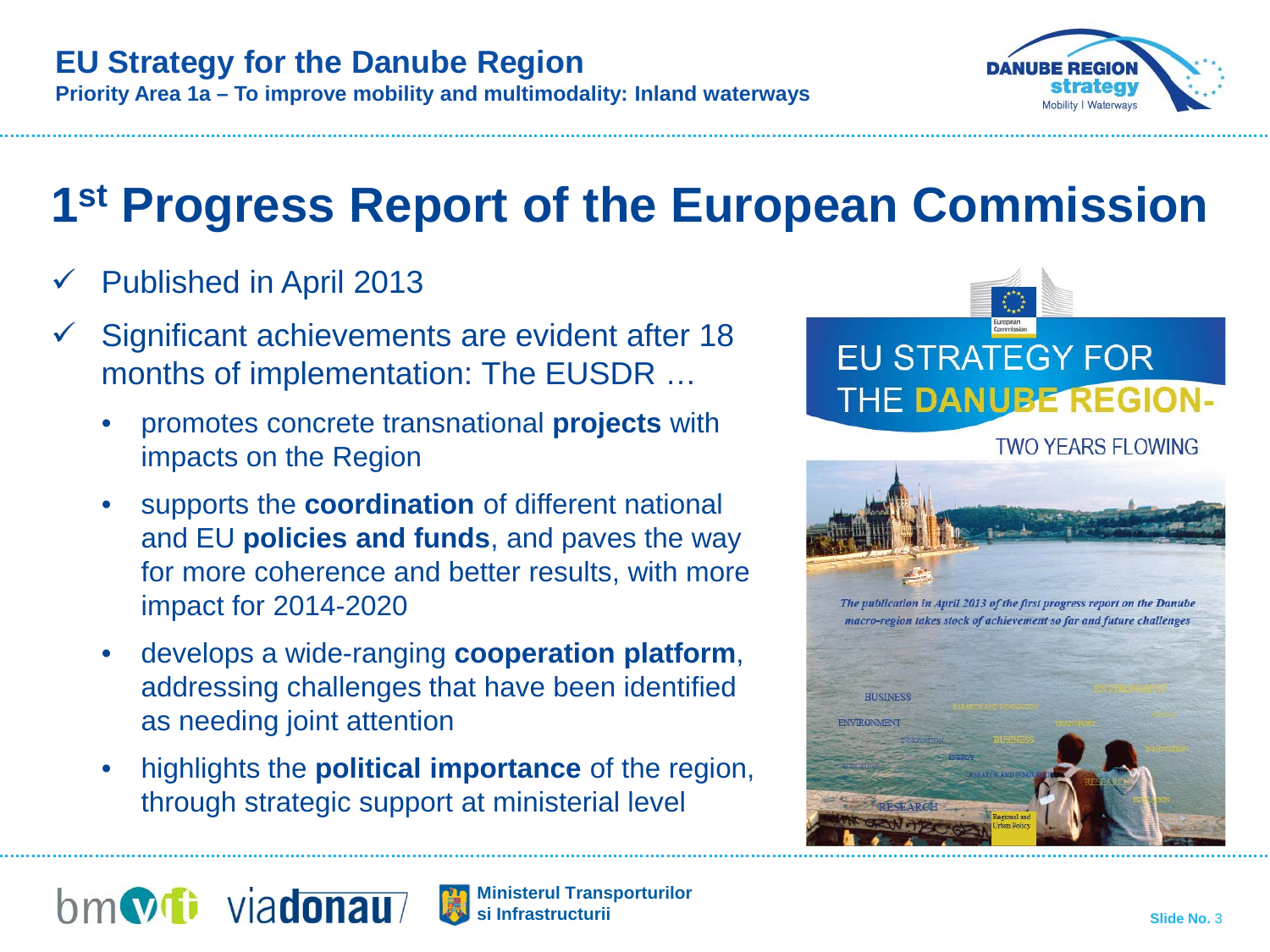

#### **EU Strategy for the Danube Region**

**Priority Area 1a – To improve mobility and multimodality: Inland waterways**

# **1st Annual Forum of the EUSDR**

- **Regensburg, 27 + 28 November 2012**
- Aim: Overview on **implementation status** of the Strategy for the general public, creating broad visibility of progress made
- More than **600 high-level participants** from the region, including ministers, showing the commitment of the countries to the Strategy
- Opening speech by EU Commissioner **Johannes Hahn**  highlighting the Strategy as a key to Cohesion Policy as engine of growth
- Speech by German Chancellor **Angela Merkel**  describing the EUSDR as a new way to overcome 20th century division and conflicts in the region and as an important impulse for overall socio-economic development





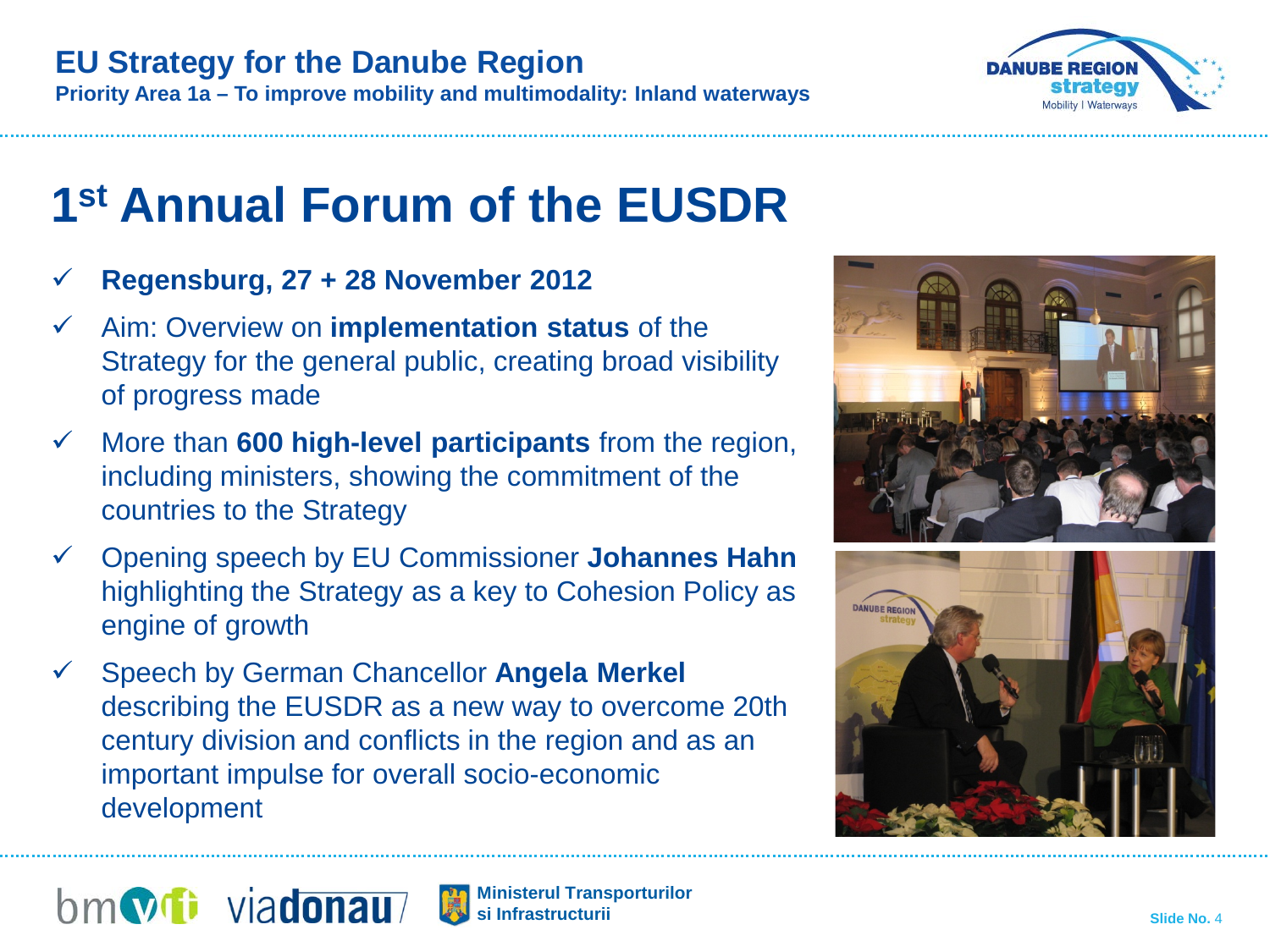

### **Next steps concerning the EUSDR & PA 1a**

- 29 + 30 April 2013: Meeting of **Priority Area Coordinators** in Sofia (Bulgaria) for horizontal coordination of the Strategy
- June 2013: Publication of **evaluation** of EU macro-regional strategies by the European Commission
- June 2013: **Second progress report** to be finalised by PACs 1a; including progress report on implementation of **Luxembourg Declaration** on effective waterway infrastructure maintenance
- $\checkmark$  Fall 2013: 5th meeting of the **Working Groups** of PA 1a 6th meeting of the **Steering Group** of PA 1a
- $\sqrt{28 + 29}$  October 2013: **2nd Annual Forum** of the EU Strategy for the Danube Region in Bucharest (Romania)



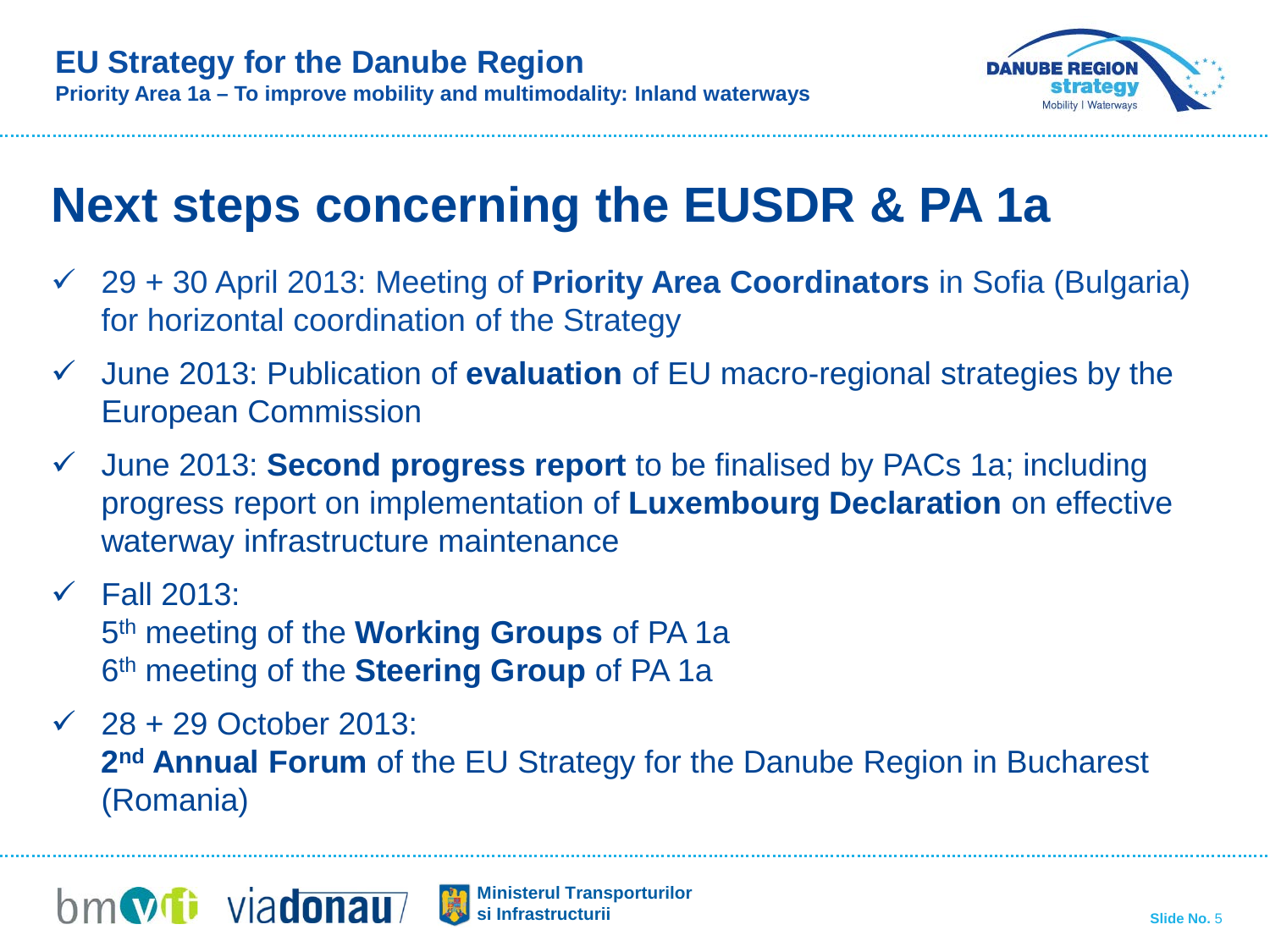

# **Implementation status & next steps for thematic action fields**



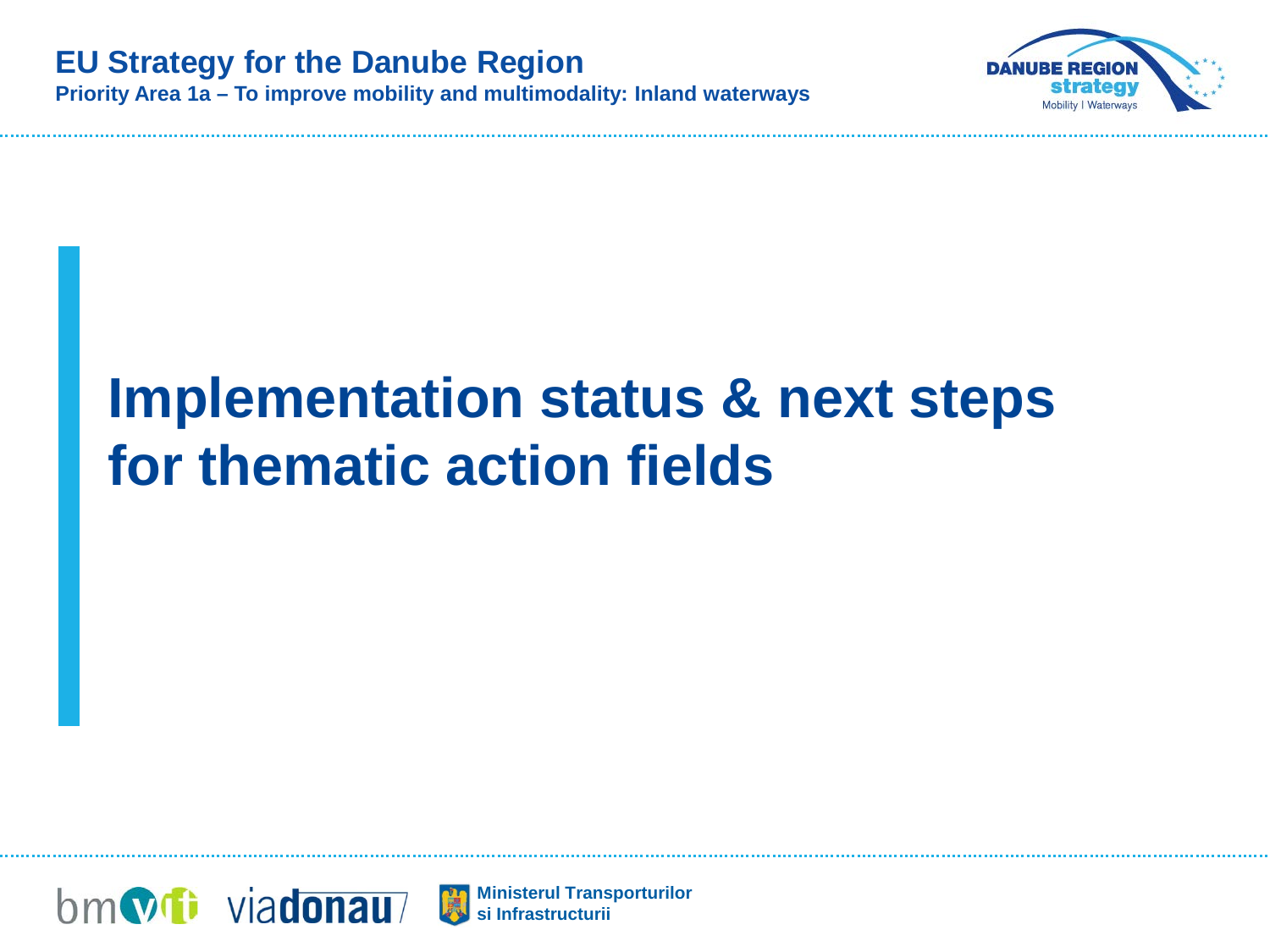

#### **Waterway Infrastructure – status**



"Invest in waterway infrastructure"

- Implementation of representative **waterway infrastructure projects** on the Danube:
	- DE: Study on variants finished end of 2012
	- AT: Start of pilot project east of Vienna
	- RS: Progress in planning for six priority locations
	- RO: Construction works on RO Danube section
- Implementation of projects on the **Sava river**  $\rightarrow$  Presentation by the Sava Commission
- Support for BG/RO projects by **Interministerial Committee** set up in 2012 between the two countries  $\rightarrow$  Presentation by the RO Ministry of Transport



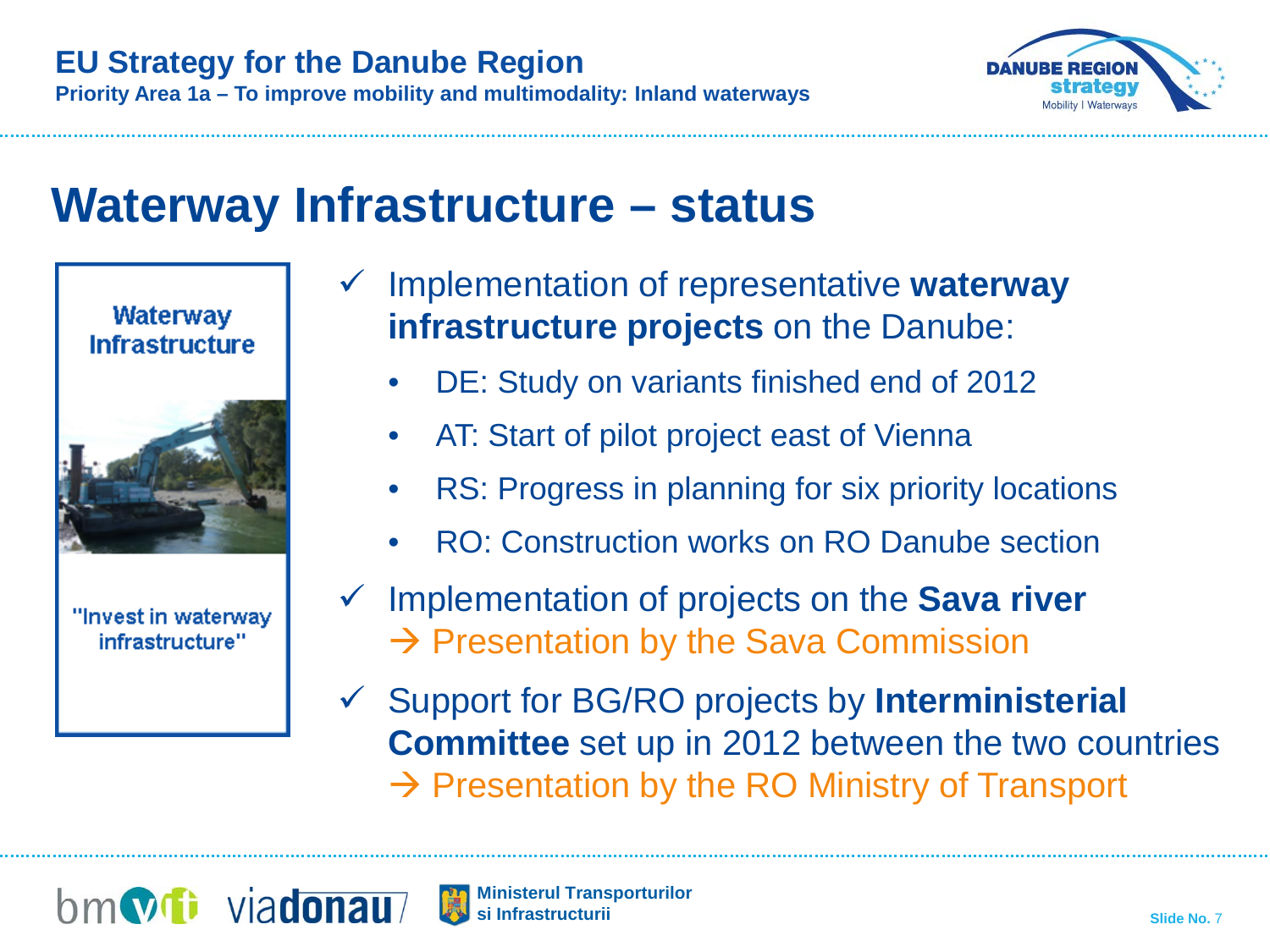

#### **Waterway Infrastructure – next steps**



"Invest in waterway infrastructure"

- Revision of Guidelines for the EU's **Trans-European Transport Network** and the Connecting Europe Facility for 2014 to 2020  $\rightarrow$  Presentation by the EC's DG MOVE
	- Danube as Corridor 10 is part of the "core network" (now also includes the Danube-Black Sea Canal)
	- TEN-T core network shall be established by 2030
- Implementation of waterway infrastructure **projects**
- $\checkmark$  Facilitation for BG/RO infrastructure projects via **Interministerial Committee**

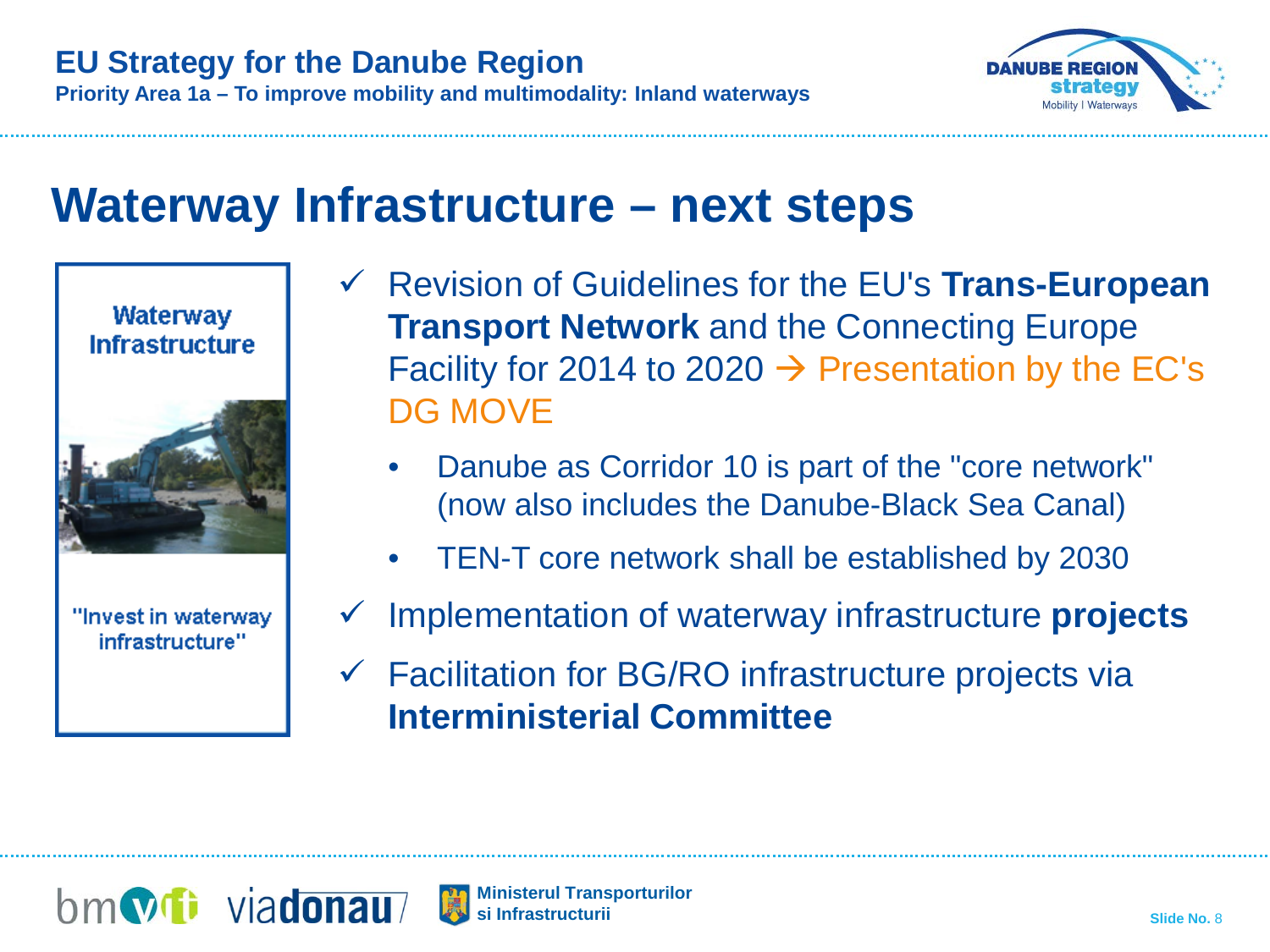

#### **Waterway Management – status**





"Improve comprehensive waterway management"

- **Declaration** on effective waterway infrastructure maintenance on the Danube and its navigable tributaries signed in June 2012 during the Danube Ministers Meeting
- Monitoring of **implementation** in the framework of the EUSDR's PA 1a  $\rightarrow$  Presentation by EUSDR PAC 1a Technical Secretariat
- Representative project: **NEWADA duo** Network of Danube Waterway Administrations – data and user orientation  $(10/2012 - 09/2014)$ ; co-funded in the EU's SEE Transnational Cooperation Programme





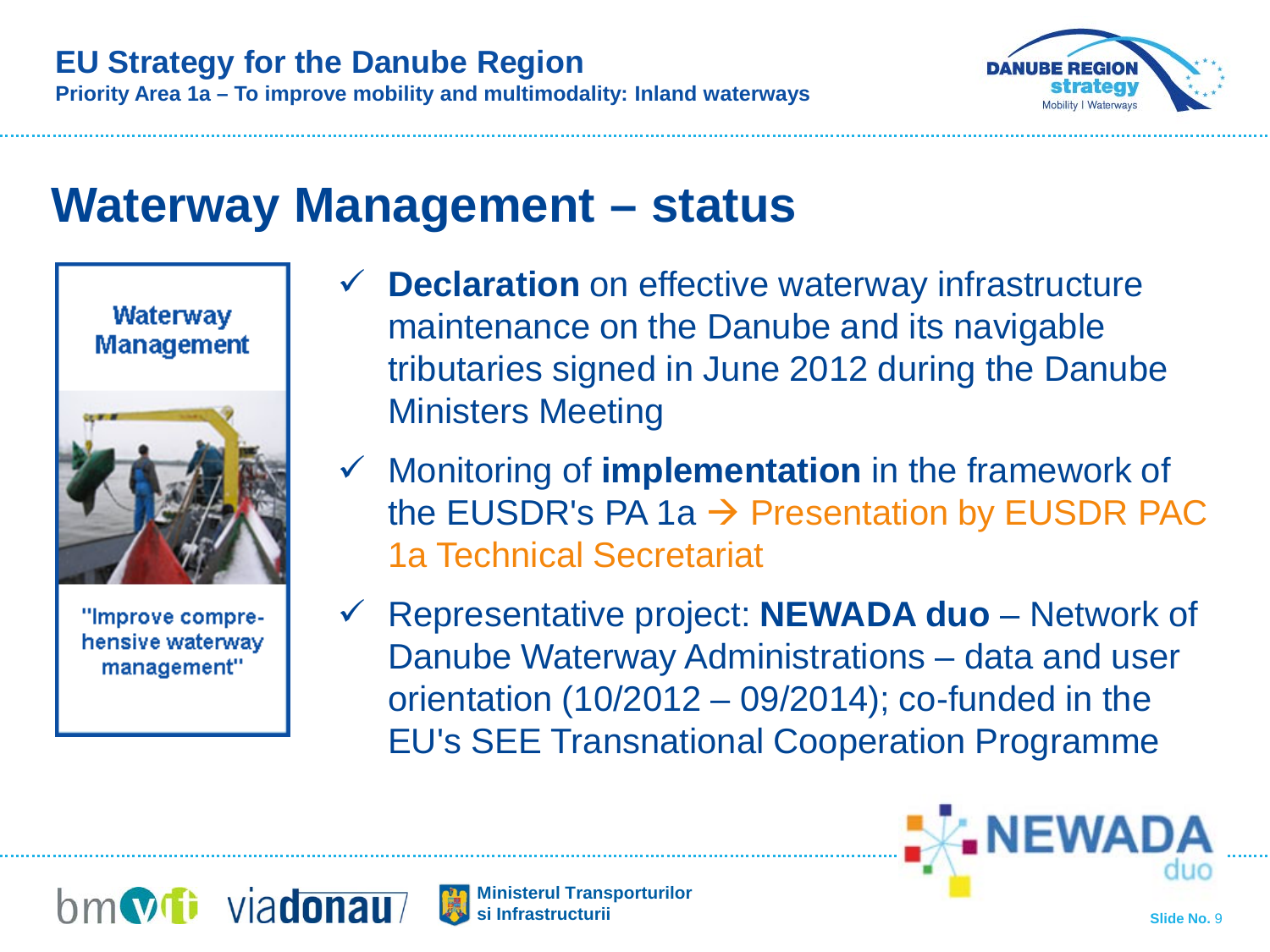

#### **Waterway Management – next steps**

**Waterway Management** 



"Improve comprehensive waterway management"

- Updated answers to **questionnaire** received in March/April 2013 from all Danube riparian states except DE, including HU and UA (which have not signed the Declaration)
- Discussion of **short-term measures** planned for 2013 in 5th meeting of PA 1a Steering Group (scheduled for 17/18 April 2013)
- **Report to the European Commission** by PACs 1a on the implementation of the Declaration by the Danube countries due in June 2013
- $\checkmark$  Next update round for questionnaire in fall 2013

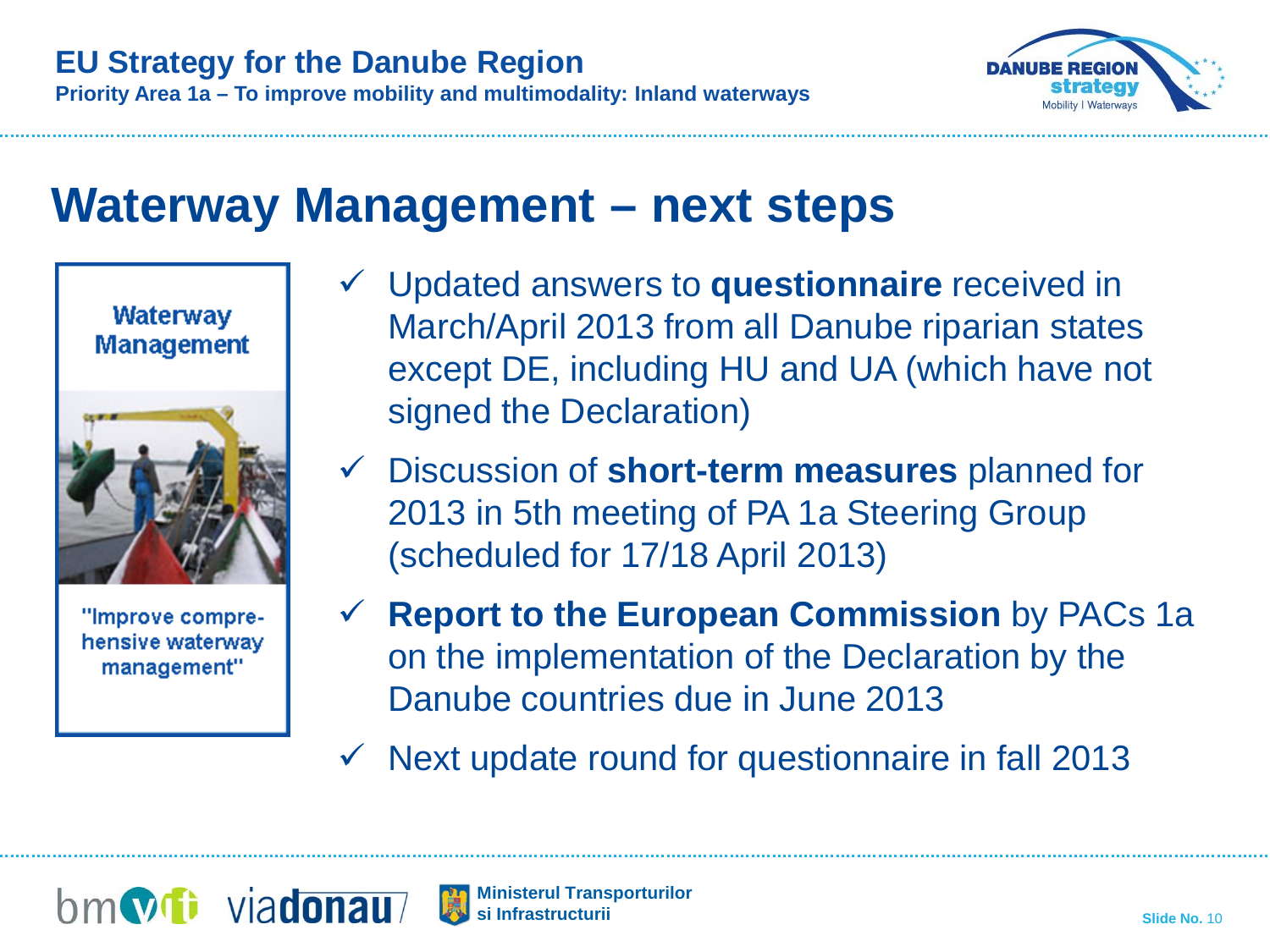

#### **Ports &sustainable freight transport**





"Develop multimodal ports and sustainable freight transport"

- Development of **benchmarks** and **performance indicators** for Danube ports and transhipment sites; practical applicability in projects  $\rightarrow$  Presentation by via donau and Port Authority Vukovar
- Representative project: **INWAPO** Upgrading of Inland Waterway and Sea Ports (10/2011 – 09/2014); co-funded in the EU's CE Transnational Cooperation Programme





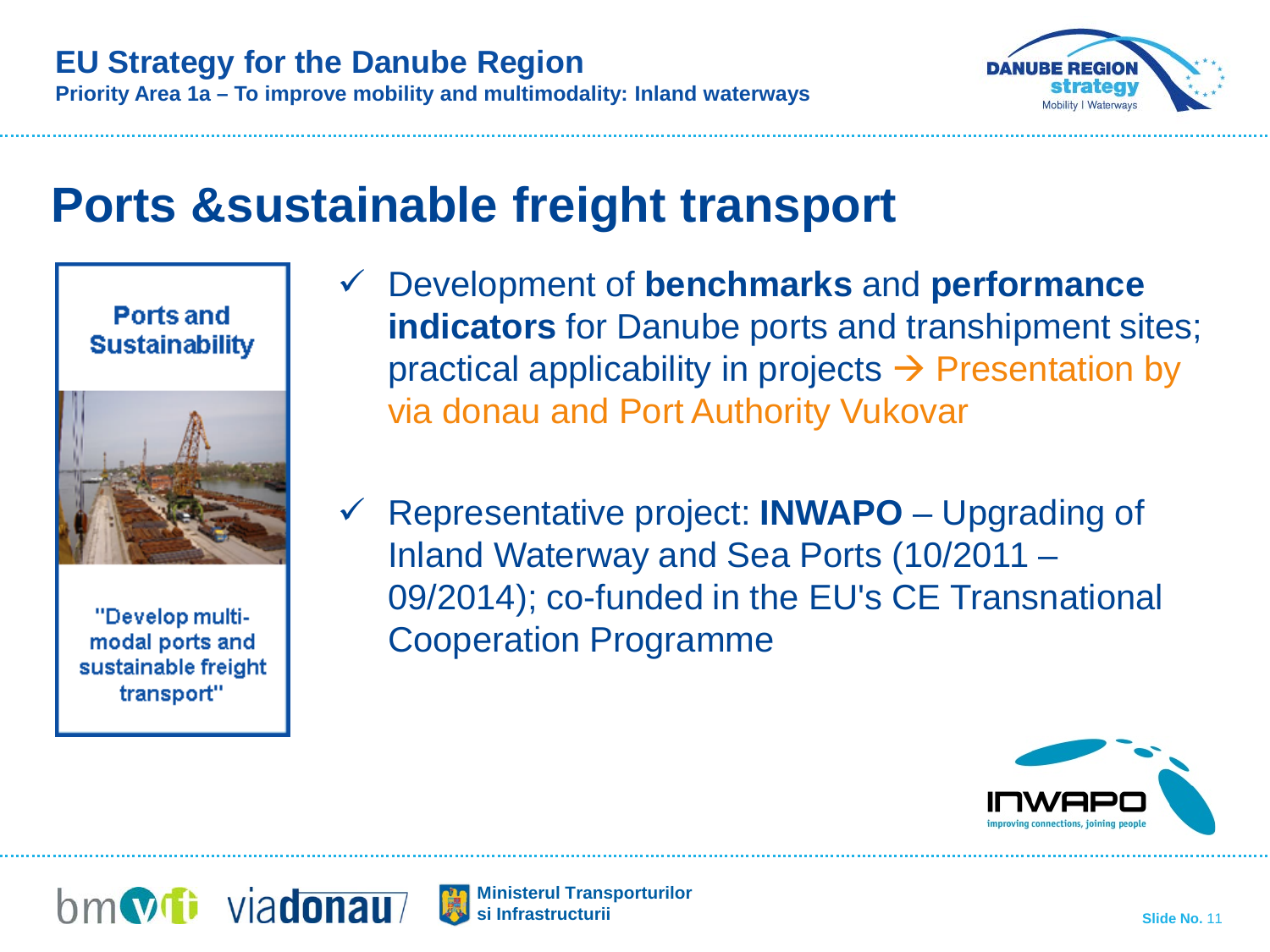

**Priority Area 1a – To improve mobility and multimodality: Inland waterways**

### **Fleet Modernisation**



- Several studies for the use of **alternative fuels** on the Danube, e.g. LNG (liquefied natural gas), feasibility of **LNG vessels** on the Danube  $\rightarrow$  Presentation by Damen Shipyards Group
- Flagship project: **Innovative Danube Vessel** (07/2012 – 12/2013); study commissioned by via donau on behalf of the EC's DG REGIO  $\rightarrow$  Presentation by consortium leader on status and interim results



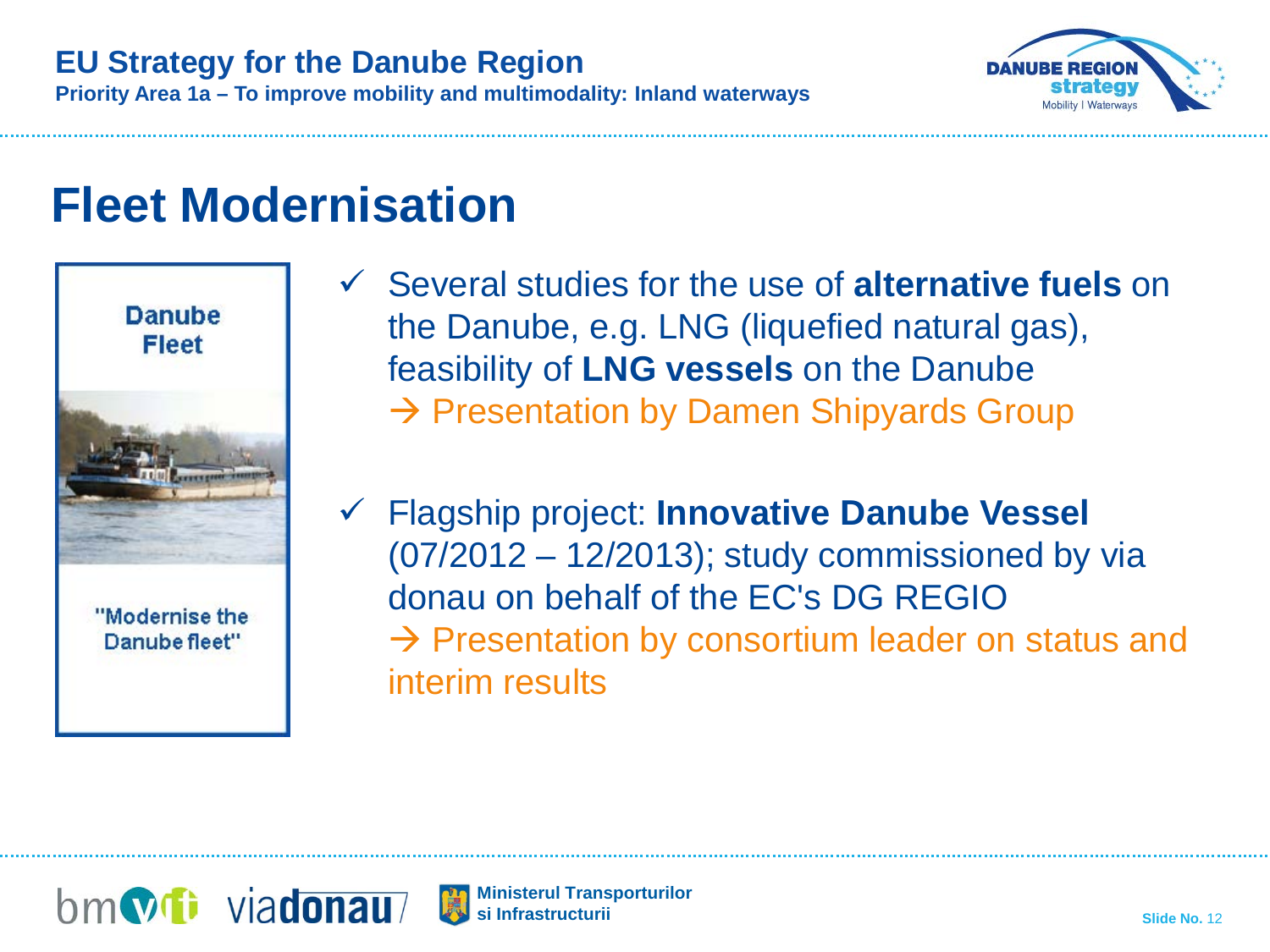

#### **River Information Services – status**

| <b>River Information</b>                                          | $\checkmark$ State of play of international data exchange: |                                                                               |                                                                               |                                                                |  |  |  |
|-------------------------------------------------------------------|------------------------------------------------------------|-------------------------------------------------------------------------------|-------------------------------------------------------------------------------|----------------------------------------------------------------|--|--|--|
| <b>Services</b>                                                   |                                                            | <b>Service</b><br><b>Agreement for</b><br><b>Hull Data</b><br><b>Exchange</b> | <b>Service</b><br><b>Agreement for</b><br><b>Traffic</b><br><b>Management</b> | <b>Contract among</b><br><b>RIS providers</b>                  |  |  |  |
|                                                                   | <b>Data</b>                                                | <b>Hull data</b>                                                              | <b>VTT</b> in border<br>areas, ERI                                            | ERI, VTT                                                       |  |  |  |
| "Implement<br>harmonised River<br><b>Information</b><br>Services" | <b>Users</b>                                               | <b>Certification and</b><br><b>RIS</b> authorities                            | <b>RIS</b> authorities                                                        | <b>Logistic users</b>                                          |  |  |  |
|                                                                   | <b>Involved</b><br>countries                               | in force for 10<br>countries (PL, CZ,<br>AT, SK, RO, BG,<br>NL, BE, FR, LU)   | Signed by two<br>countries<br>(AT, SK) in the<br>Danube region                | in force for 7<br>countries<br>(AT, SK, HU, HR,<br>RS, RO, BG) |  |  |  |



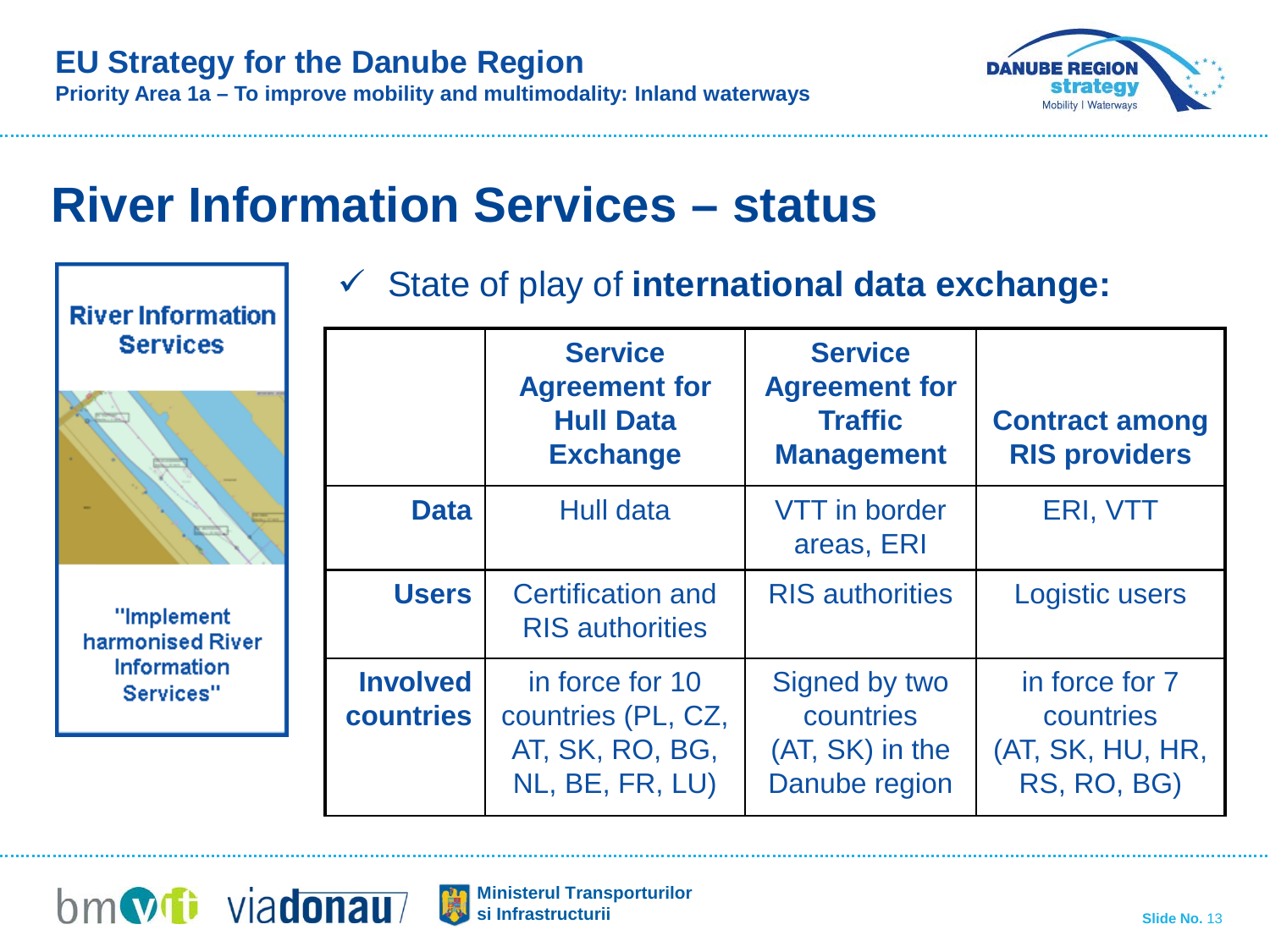

### **River Information Services – status**





"Implement harmonised River Information Services"

- Representative projects:
	- **IRIS Europe 3** (7 partner countries from the Danube region)
		- o 1st Coordination meeting held on 3rd of April 2013 in Vienna
		- o Provisions on international data exchange (technical and legal) are progressing
	- **RoRIS** Implementation of RIS in Romania (successfully finalised beginning of 2013)
	- **RIS Implementation in Serbia** (successfully finalised in March 2013)

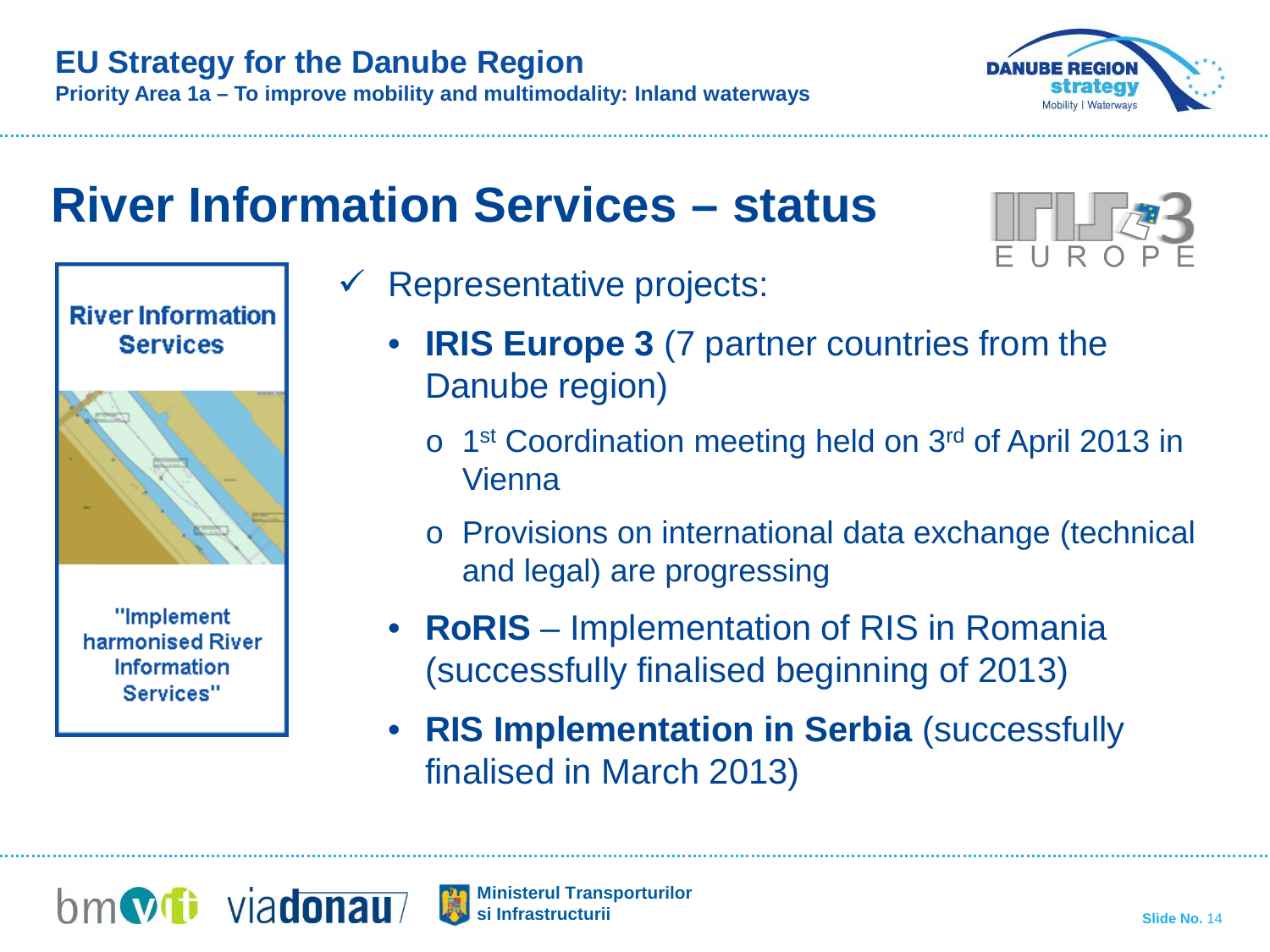

### **River Information Services – next steps**



**River Information** 

"Implement harmonised River Information Services"

- Start of **pilot operation** of international data exchange between AT, SK, HU and RO from June 2013
- Involve **logistical users** into the RIS data exchange
- Continue **signature process** for legal agreements for international data exchange (*mid-term solutions*)
- Improve quality of interoperability between **national RIS systems**
- $\checkmark$  Appeal to the European Commission and the national governments to support in establishing a sustainable and holistic **legal basis** for international RIS data exchange  $\rightarrow$  PA 1a Steering Group



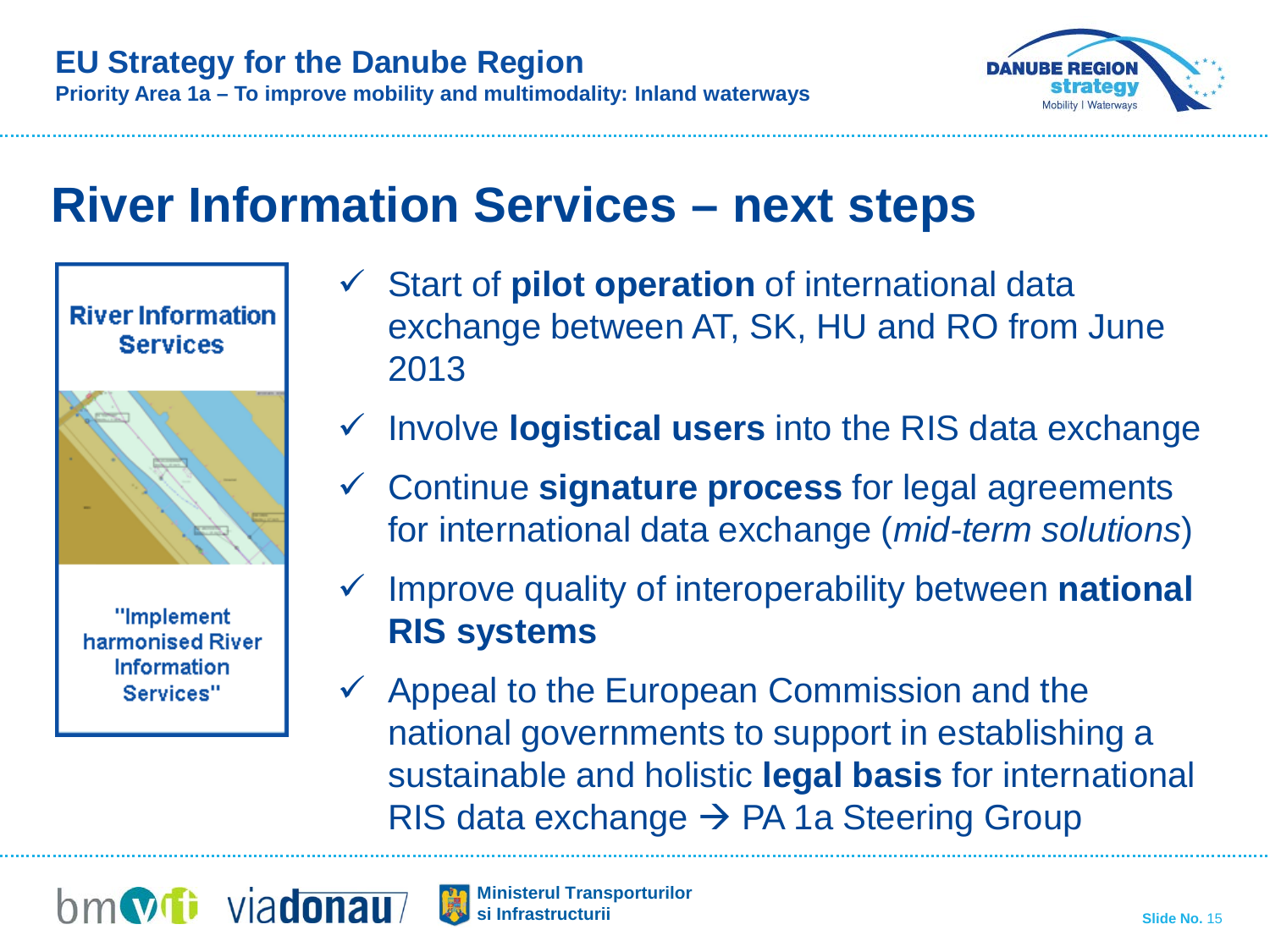

#### **Education and Jobs – qualifications**

**Education** and Jobs





- $\checkmark$  On-going public consultation on the recognition and modernisation of **professional qualifications** in inland navigation (revision of EU Directive 96/50/EC on boatmasters' certificates)
- $\checkmark$  Team of project HINT will provide information and bring in Danube region opinions
- Representative project: **HINT** Harmonized Inland Navigation Transport through Education and Information Technology (12/2012 – 12/2014); cofunded in the EU's SEE Transnational Cooperation Programme



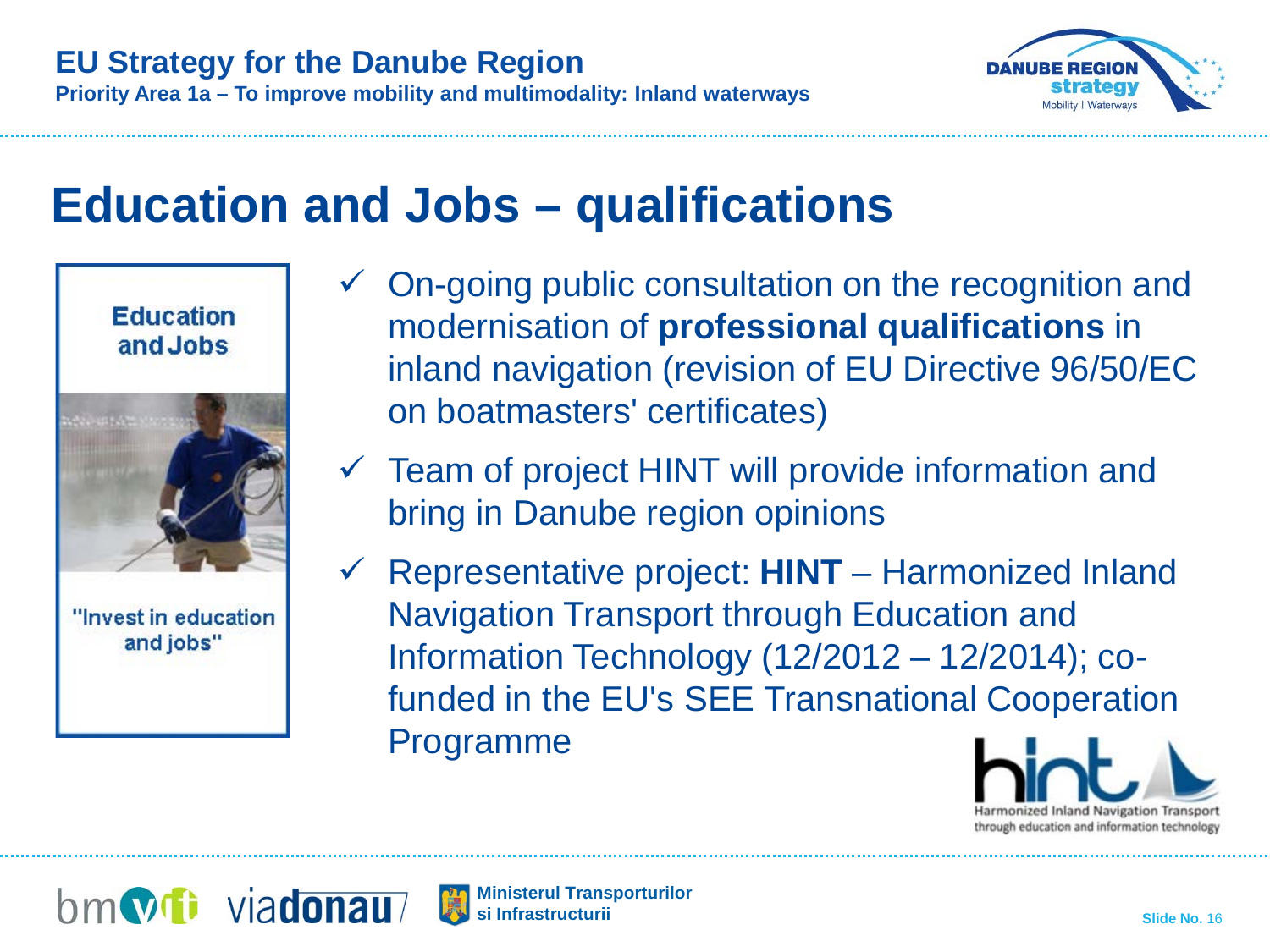

#### **Education and Jobs – knowledge**

**Education** and Jobs





- $\checkmark$  Danube logistics knowledge: 3rd revised and updated edition of **Manual on Danube Navigation** published by via donau in January 2013
- $\checkmark$  Available in German and English; includes Austriaspecific content in "info boxes"
- $\checkmark$  Danube "country editions" are foreseen in national languages in cooperation with regional partners; first ideas for RO and HU editions with alternative country-specific content (e.g. on law, administration)





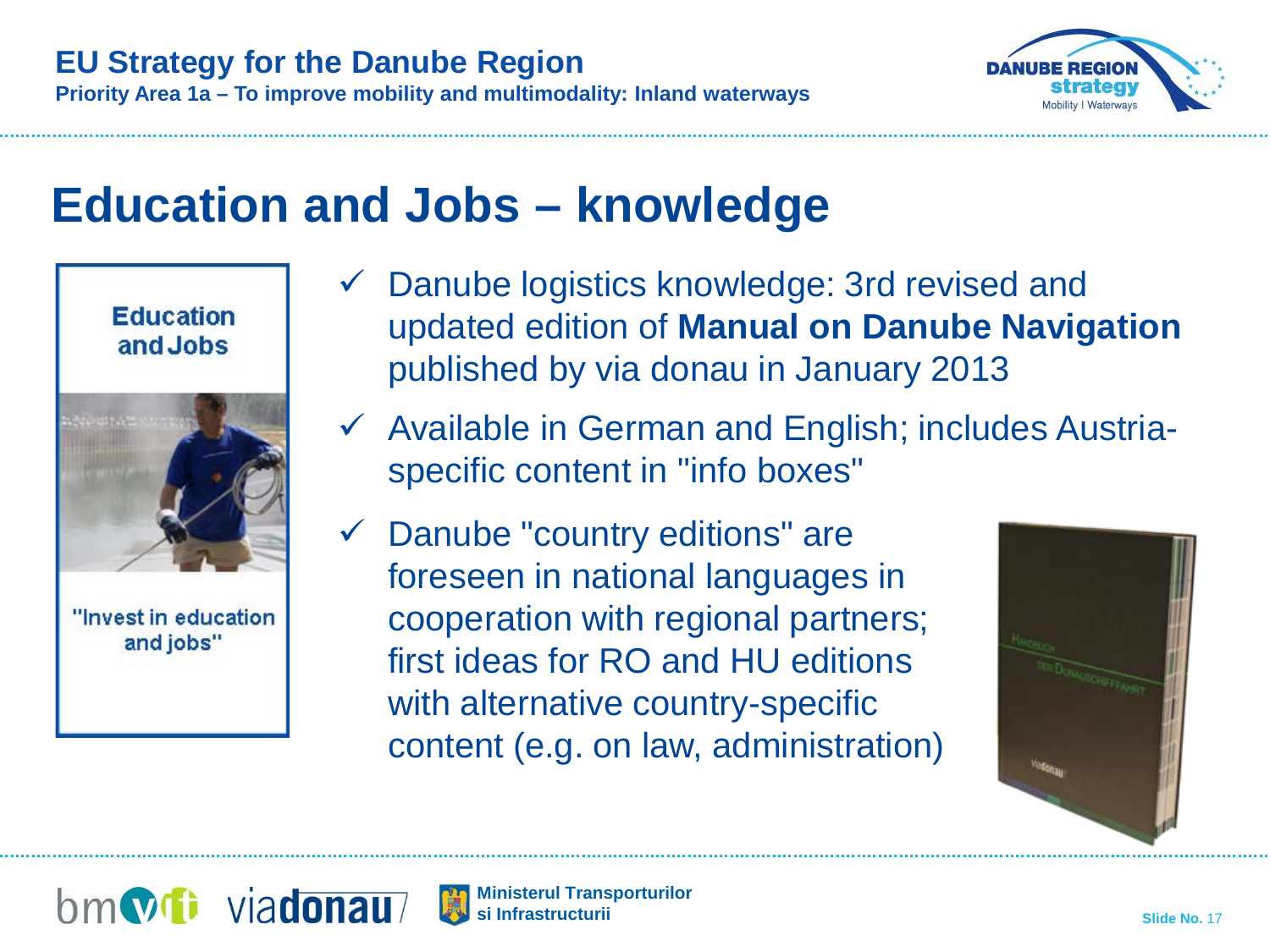

#### **Administrative Processes – status**



- $\checkmark$  New initiative within PA 1a
- $\checkmark$  Administrative processes and paperwork are a **significant competitive disadvantage** for IWT on the Danube and its tributaries
- $\checkmark$  Background: not all Danube riparian states are in the EU; not all EU states are in the Schengen area, i.e. necessary **border checks** for passengers & crews; required **customs clearance** for imports & exports
- **Aim**: shorten total travel time and time spent for paperwork, i.e. enhanced processes & procedures and simplification & standardisation of reports where possible

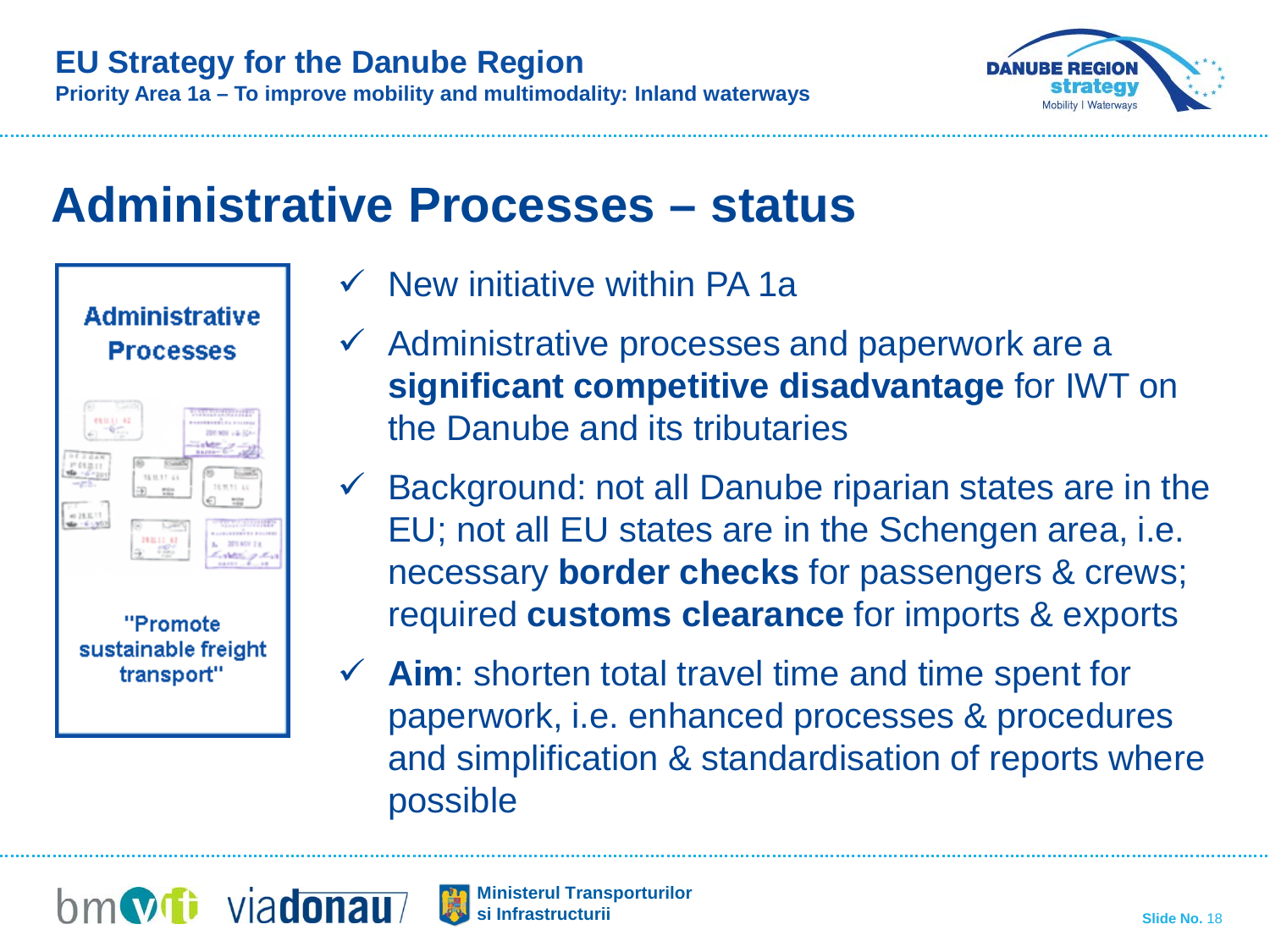

#### **Administrative Processes – next steps**



- $\checkmark$  Evaluation of synergies with on-going activities in **PA 11 of the EUSDR** on security (meeting with PA 11 in June 2013)
- Detailed **analysis** of the most time-consuming activities (with sector and authorities)
- **Identification** of potentials for synergies & enhancement (with sector and authorities)
- **Discussion** of potentials with the authorities
- **Implementation** of changes for enhancement



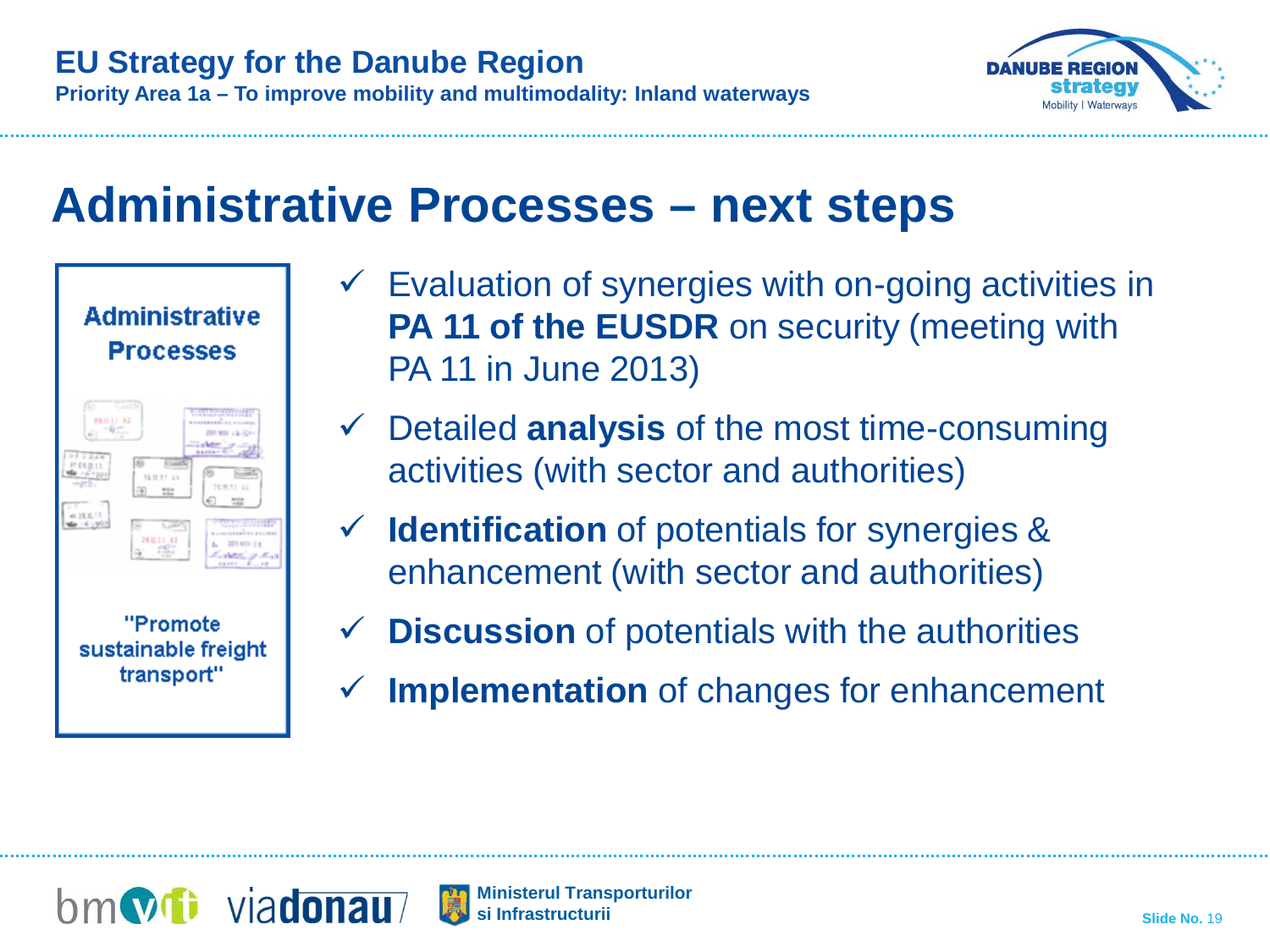

# **Information on PA 1a projects and provision of online information**



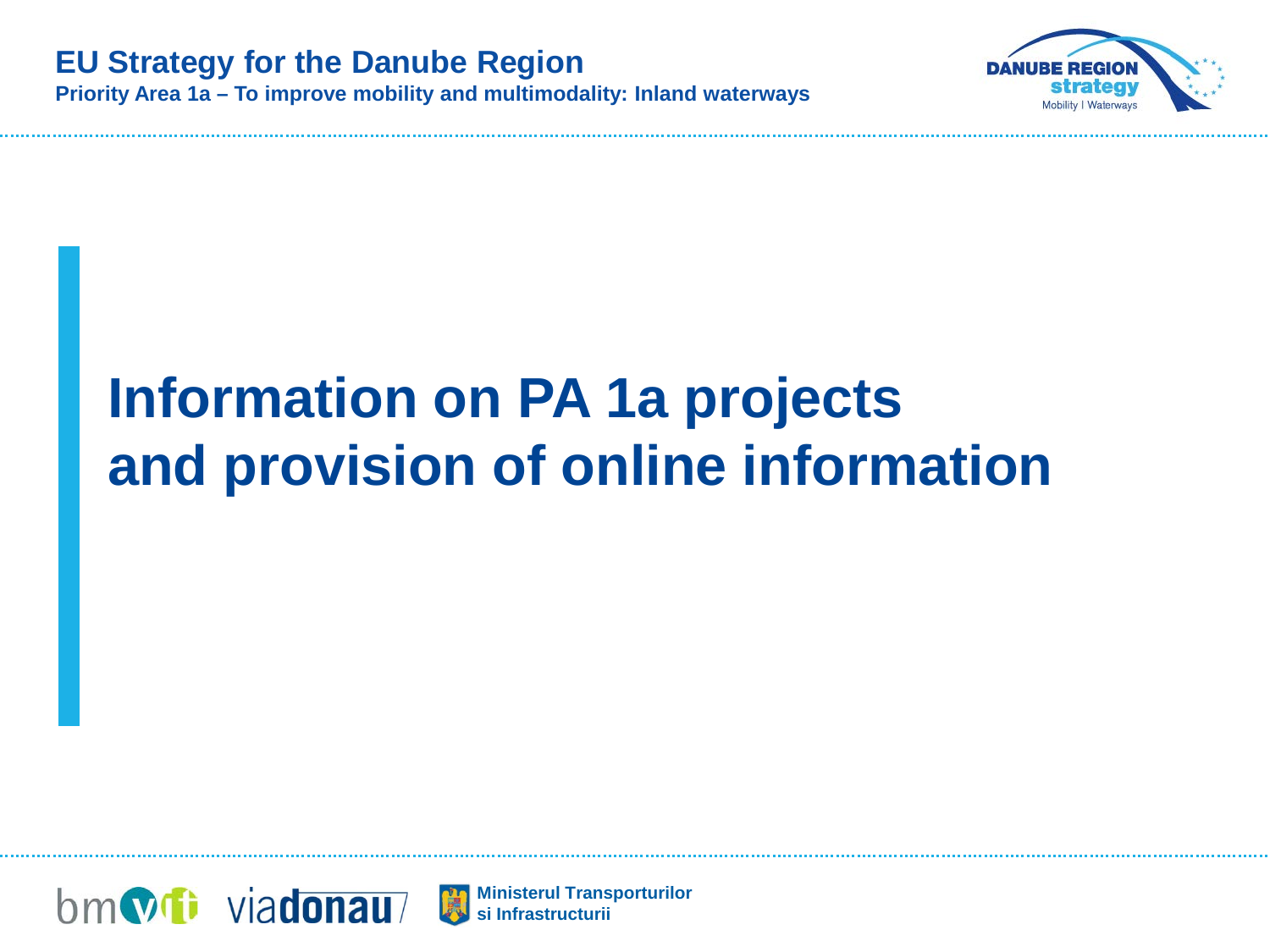

**Priority Area 1a – To improve mobility and multimodality: Inland waterways**

#### **EUSDR PA 1a projects: Status quo**

|                         | <b>Waterway</b><br><b>Infrastructure</b> | <b>Waterway</b><br><b>Management</b>                | <b>Ports and</b><br><b>Sustainability</b>                               | <b>Danube</b><br><b>Fleet</b>        | <b>River Information</b><br><b>Services</b>                       | <b>Education</b><br>and Jobs      | <b>IWT Transport</b><br><b>Policies</b>                           |              |
|-------------------------|------------------------------------------|-----------------------------------------------------|-------------------------------------------------------------------------|--------------------------------------|-------------------------------------------------------------------|-----------------------------------|-------------------------------------------------------------------|--------------|
|                         | "Invest in waterway<br>infrastructure"   | "Improve compre-<br>hensive waterway<br>management" | "Develop multi-<br>modal ports and<br>sustainable freight<br>transport" | "Modernise the<br>Danube fleet"      | "Implement<br>harmonised River<br><b>Information</b><br>Services" | "Invest in education<br>and jobs" | "Coordinate<br>national inland<br>waterway transport<br>policies" |              |
|                         |                                          |                                                     |                                                                         |                                      |                                                                   |                                   |                                                                   |              |
| Status:<br>15/04/2013   | Waterway<br><b>Infrastructure</b>        | Waterway<br><b>Management</b>                       | Ports and<br><b>Sustainable</b><br>Transport                            | <b>Fleet</b><br><b>Modernisation</b> | <b>River</b><br><b>Information</b><br><b>Services</b>             | <b>Education</b><br>and Jobs      | <b>MT Policies</b>                                                | <b>TOTAL</b> |
| <b>TOTAL</b>            | 34                                       | 11                                                  | 26                                                                      | 12                                   | 7                                                                 | 3                                 | 5                                                                 | 95           |
| efinition)              | 5                                        | 2                                                   | 6                                                                       |                                      | 0                                                                 |                                   | 0                                                                 | 17           |
| <sup>)</sup> reparation | 18                                       | 2                                                   | 13                                                                      | 4                                    | 2                                                                 | 0                                 | 2                                                                 | 43           |
| mplementation           | 10                                       | 2                                                   | 7                                                                       | 5                                    | 3                                                                 |                                   |                                                                   | 27           |

- 43 projects are in preparation (proposal, feasibility study etc.)
- 27 projects are currently under implementation



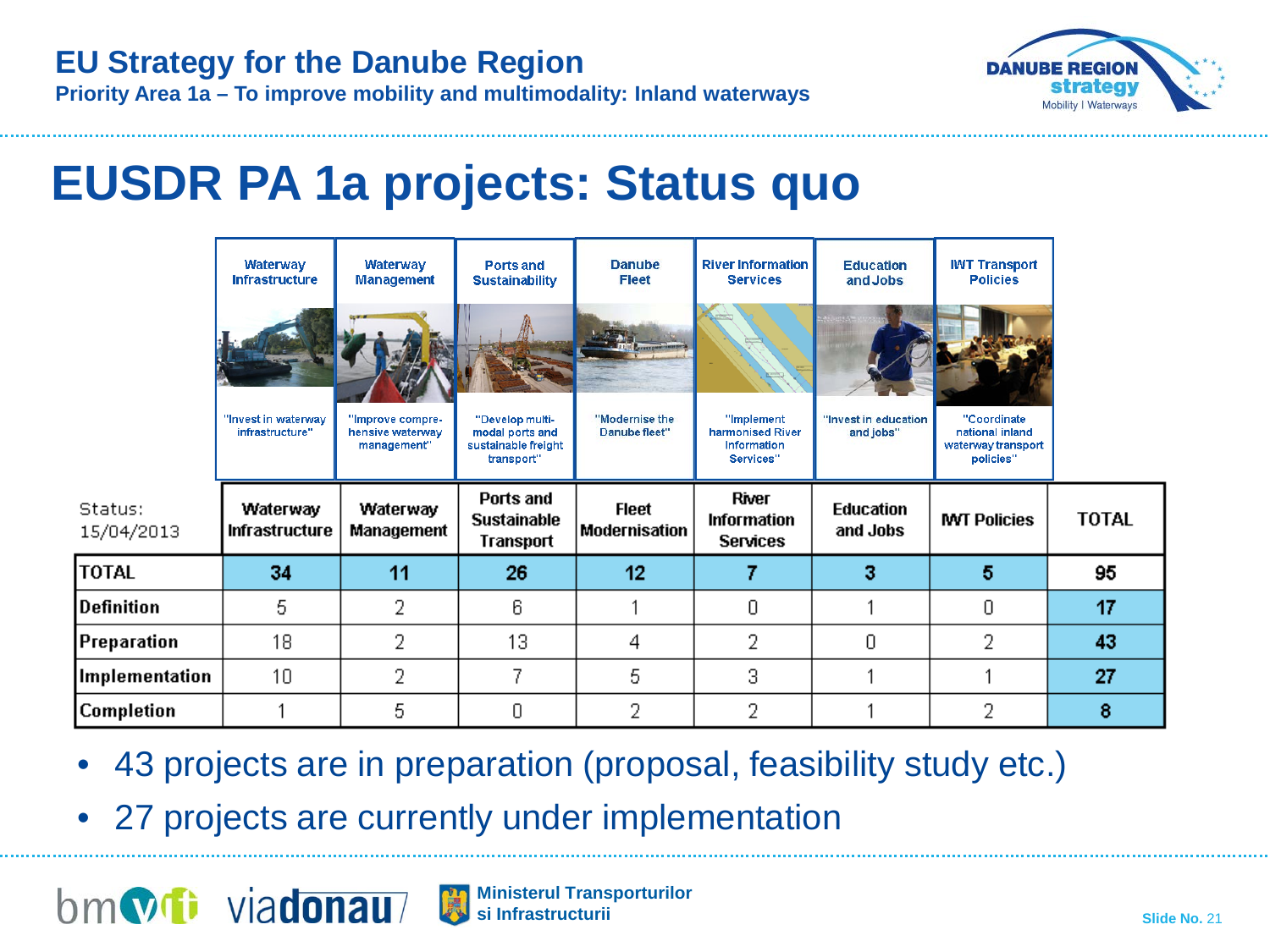

# **EUSDR PA 1a projects: funding**

New **Transnational Cooperation Danube Programme** as a follow-up to the SEE Transnational Cooperation Programme for the new Structural Funds period 2014 – 2020



All **14** Danube countries represented in the EUSDR will be fully eligible



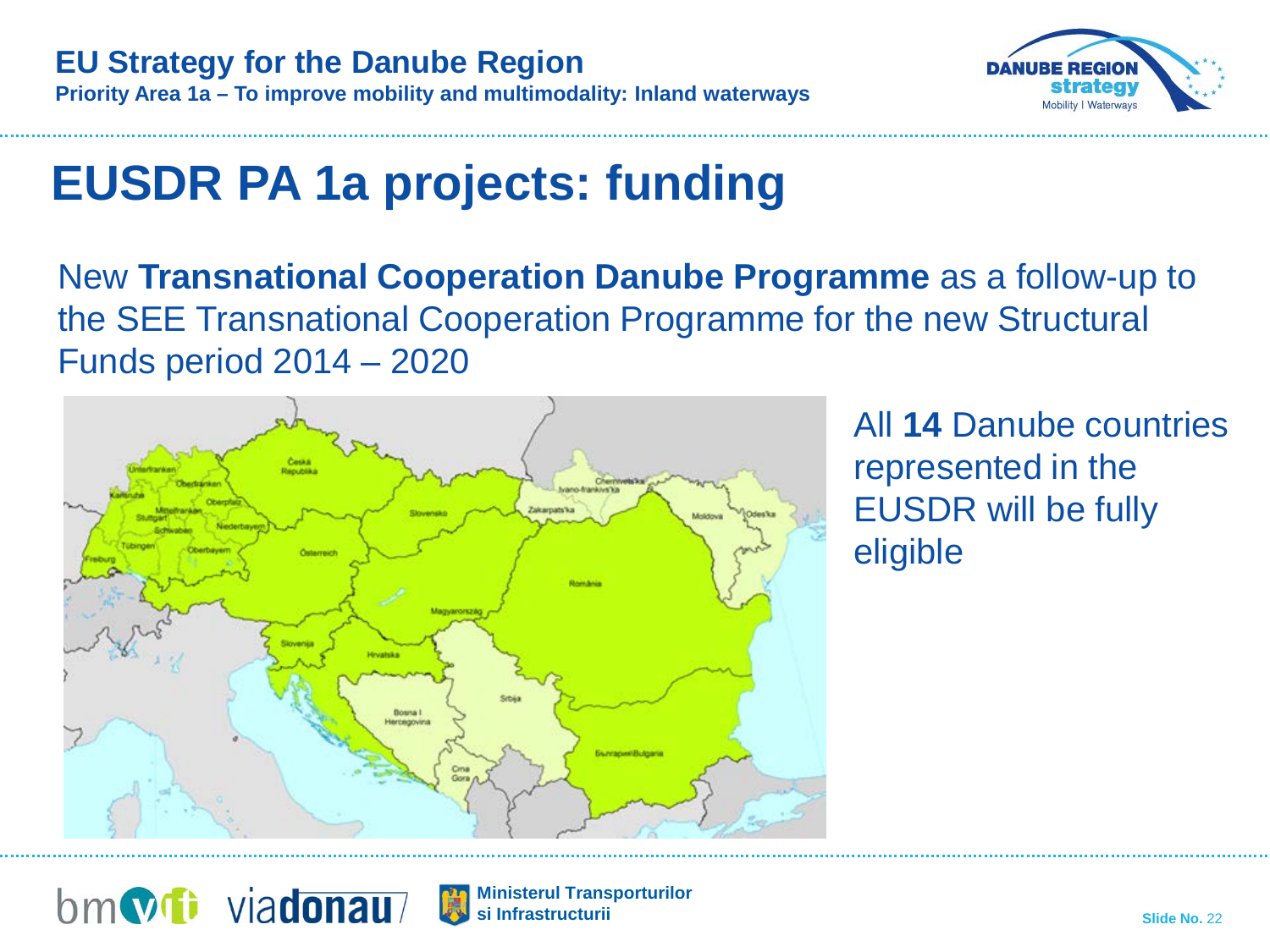

## **Transnational Cooperation Danube Programme**

- Content of the programme references **strategically important projects** identified by the macro-regional strategies
- Thematic concentration on **4 to 5 priorities** (still in discussion)
- Shared management of **programme resources**: ERDF, IPA, ENPI
- Roadmap:
	- <sup>1st</sup> programming task force meeting took place in February 2013
	- Operational programme to be approved in June 2014
	- First open calls in spring 2015, at the earliest
- To be clarified: **Role of PACs** in programming process as well as role of **Letters of Recommendation** issued by PACs

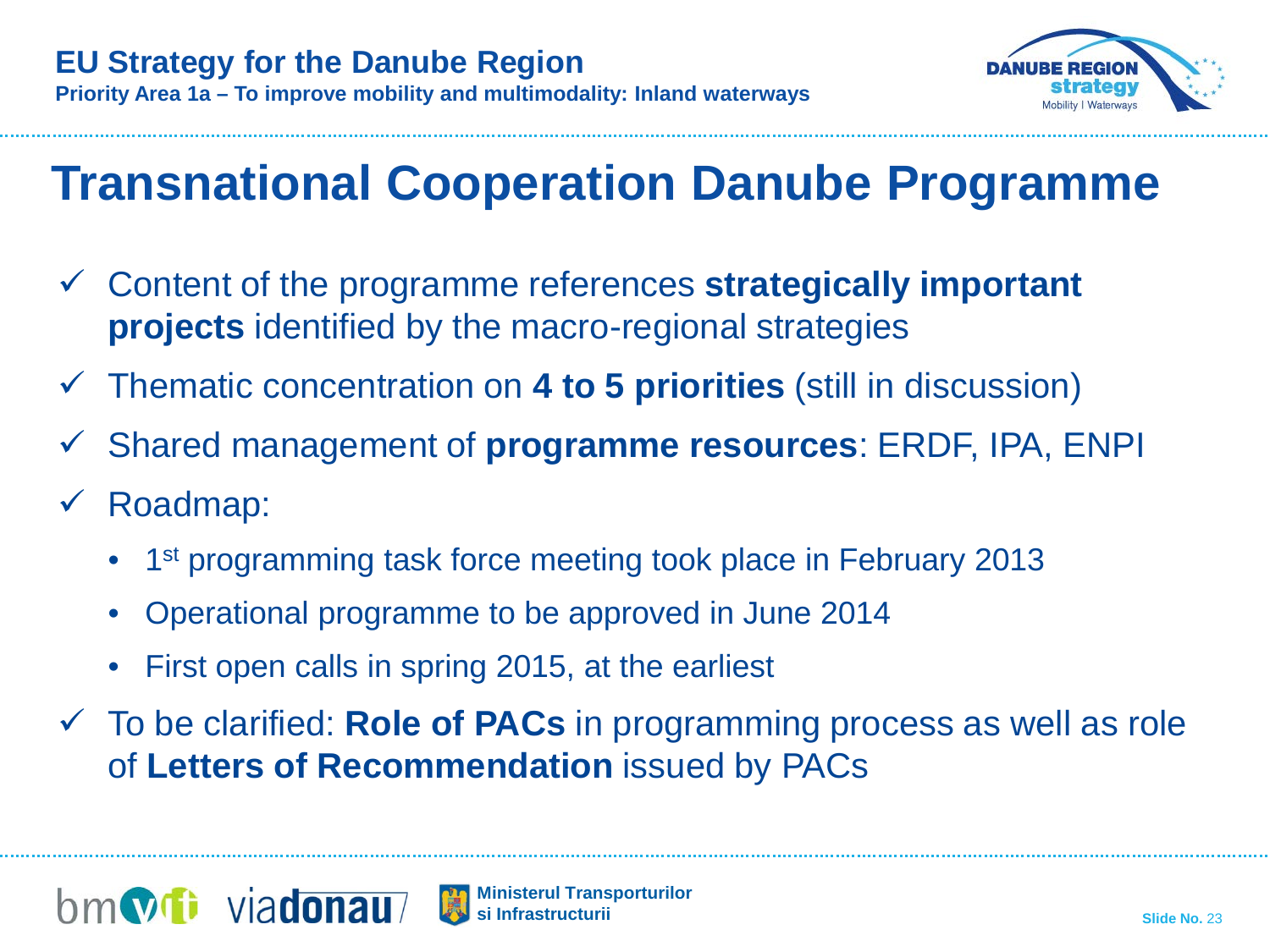

## **PA 1a website as information portal**

 [www.danube-navigation.eu](http://www.danube-navigation.eu/) as the **main entry point** for information regarding the implementation of PA 1a

**Ministerul Transporturilor**

- Current and continuous **information** about **ongoing activities** in PA 1a (news, events, meetings)
- **Documents** (agenda, presentations, lists of attendance, photos etc.)
- Overview on the **current status** of **projects / project ideas** related to PA 1a; provision of **data sheets** for each project

隐

bm**vit** viadonau